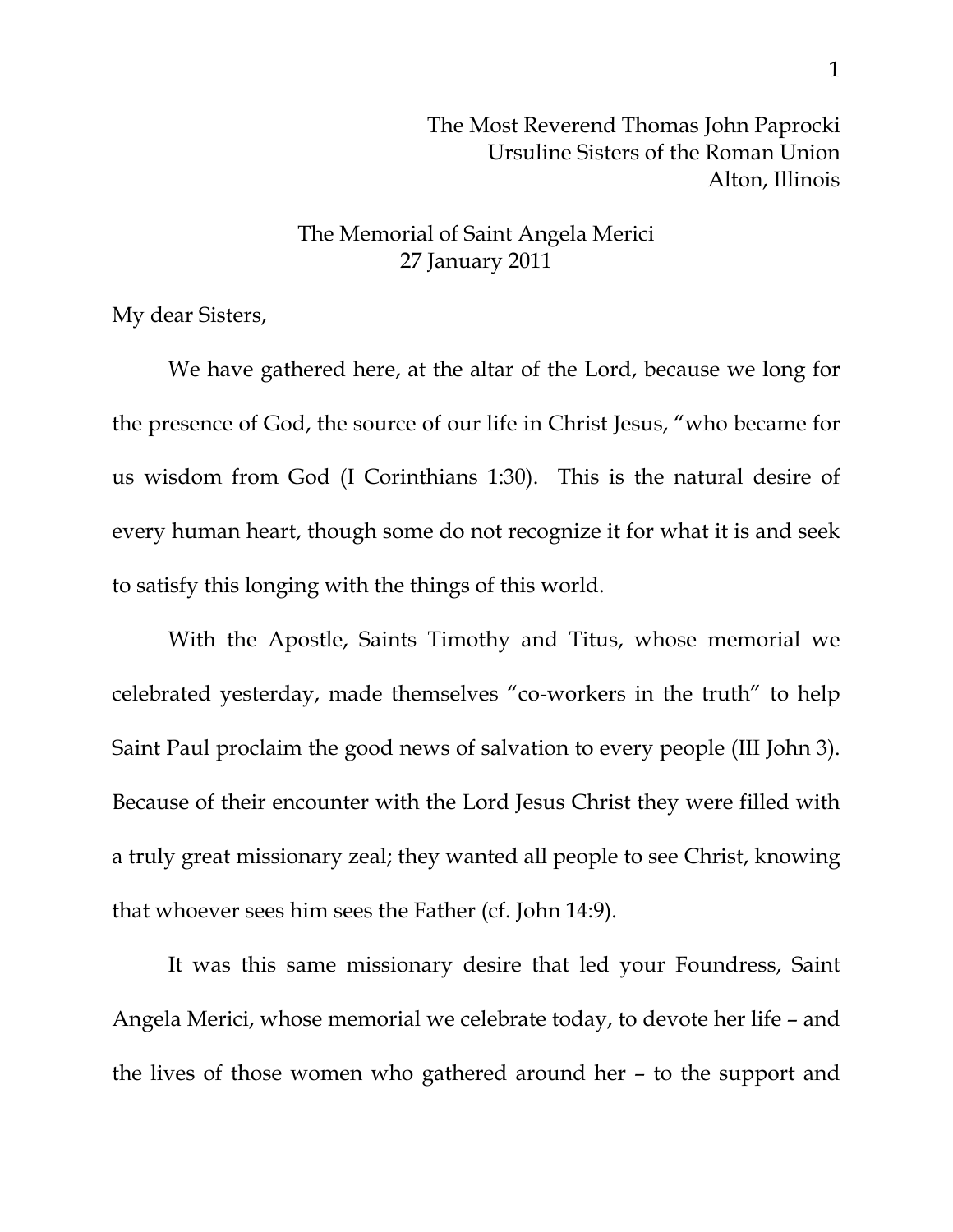education of young women. Through the care and teaching of her Sisters, the lamps of many young souls would be cleansed and allow the Word of God to become a lamp unto their feet and a light their paths (cf. Psalm 119:105). The Gospel of Saint John tells us that this word is truth and that we are consecrated in truth by Jesus Christ (cf. John 17:17).

 Our souls are much like an aged lamp, which houses a candle enclosed within four panes of glass. When soot and smoke is left on the panes of glass the light still shines, but only dimly; if soot and smoke cover the panes of glass the light does not shine and would like placing the lamp "under a bushel basket or under a bed" (Mark 4:21).

 In a similar manner, if our souls are covered with the soot and smoke of sin the light of Christ will not shine brightly through the witness of our lives and we will not easily lead others to look upon the face of God. For this reason, the Book of Sirach encourages us to "cultivate wisdom, to make wisdom our prized possession, so that we can declare God's praises" (Sirach 51:14, 21-22).

 The Lord has given us the grace of his sacraments so that the windows of our souls might not be covered with the stain of sin. Let us, then, receive the sacraments in a worthy manner, that the light of Christ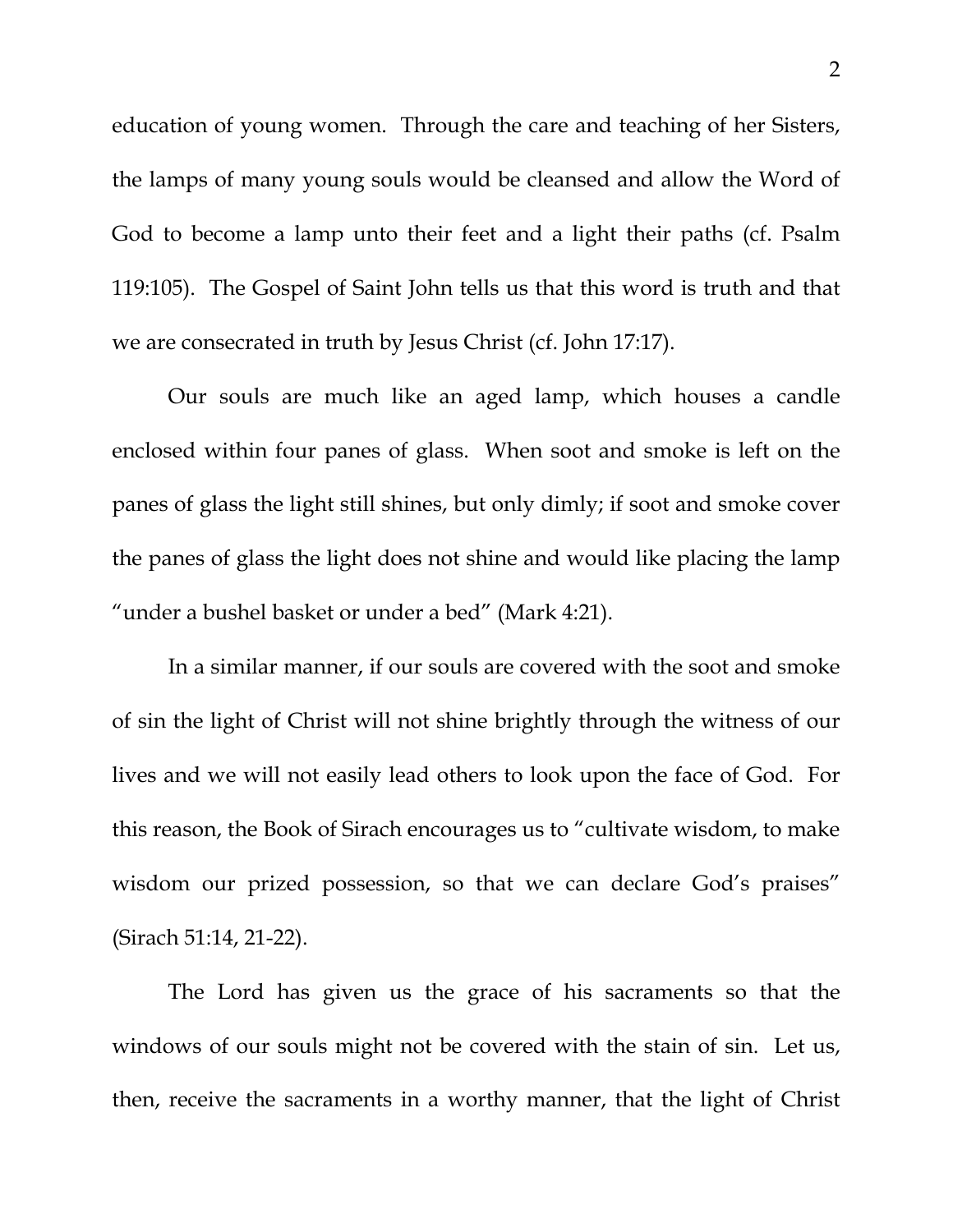will shine through each of our lives. In living in such a way, we, like Saint Angela, will be able to help others let the light of Christ shine through their lives.

This most important and vital task of helping others live in the light of Christ is given to every member of the faithful, but in a particular way to you, dear Sisters, who have been drawn together by the example of Saint Angela (cf. Psalm 119:105). In the words of the great Pope John Paul II,

The consecrated life, which you have chosen, is a privileged path in the Church to express the prophetic and eschatological dimension of the Gospel message: it "reveals more clearly to all believers the heavenly goods which are already present in this age, witnessing to the new and eternal life which we have acquired through the redemptive work of Christ and preluding our future resurrection and the glory of the heavenly kingdom" (*Lumen gentium,* n. 44). I encourage you to deepen this prophetic dimension for the contemporary world and to make the signs of the kingdom to come visible by your taste for prayer, which is always the source of our Christian life, by your fraternal life, which is itself prophecy in action (cf. *Vita consecrata,* n. 85), by your explicit witness and by your missionary concern.1

By living in this way, through your work of education and your life of communal prayer, you will bring "grace and peace from God the Father

<sup>1</sup> Pope John Paul II, *Letter on the Occasion of the Centenary of the Roman Union of the Order of St. Ursula*, 10 November 2000.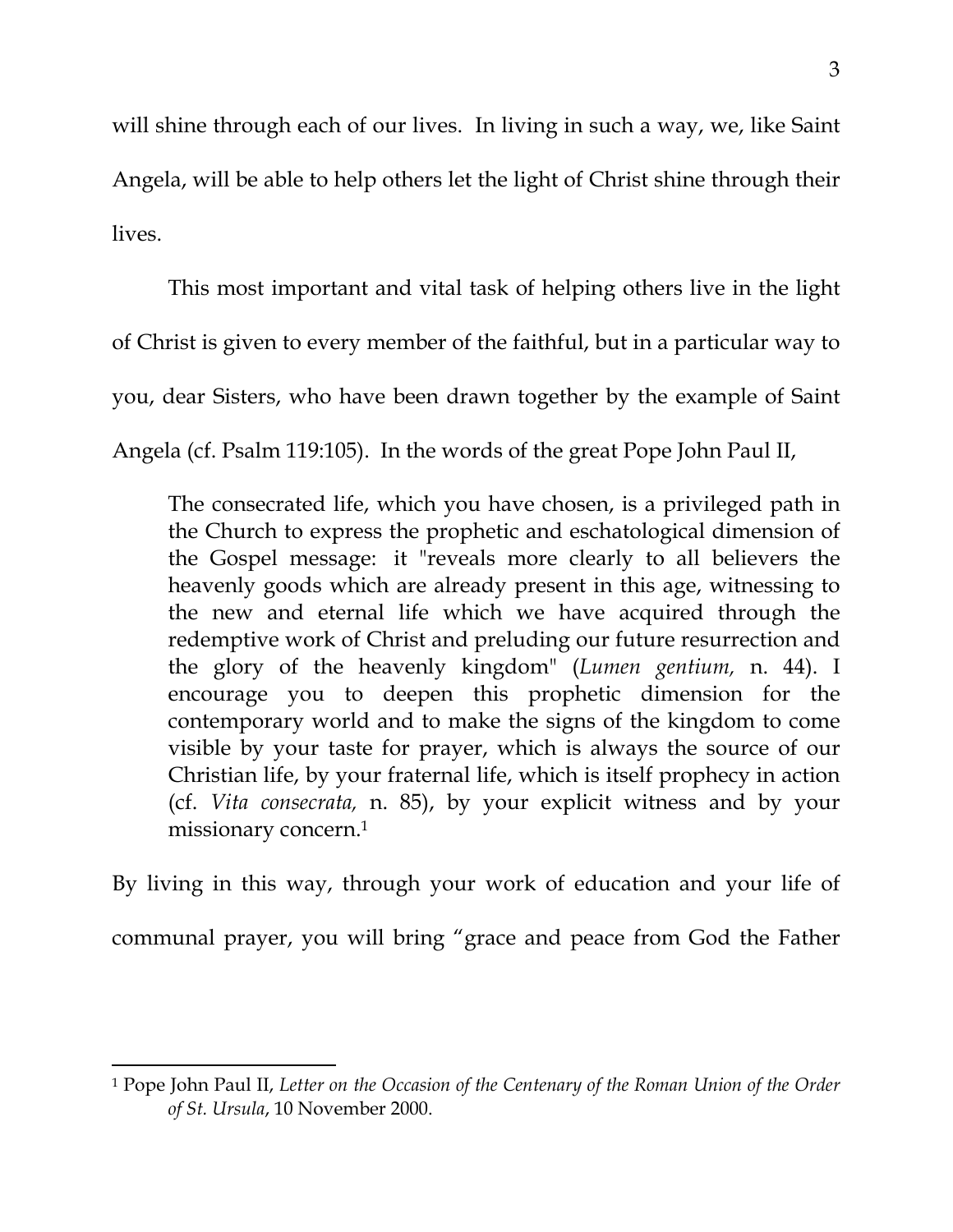and Christ Jesus our Savior" to everyone you meet, as your Foundress did so well (Titus 1:4).

 I am deeply grateful for your dedicated teaching and service within this Diocese of Springfield in Illinois for more than eighty years and I am happy to be present with you today. I urge you, in the words of Saint Angela, to

live in harmony, united together in one heart and one will. Be bound to one another by the bond of charity, treating each other with respect, helping one another, bearing with one another in Christ Jesus; if you really try to live like this, there is no doubt that the Lord our God will be in your midst.2

I look forward to experiencing the numerous graces the Lord will grant to this local Church through your unity and devotion.

 Lastly, my dear Sisters, pray with Jesus that all may be one as Jesus is one with His Father, so that our unity may be complete and that the world will that God loves us (cf. John 17:21-23). As you take up the Lord's cross through your individual and communal daily living, may the Lord inspire many young women in this local Church to follow you in following Saint Angela. May the fruits of your labors for the Gospel increase your

<sup>2</sup> Saint Angela Merici.